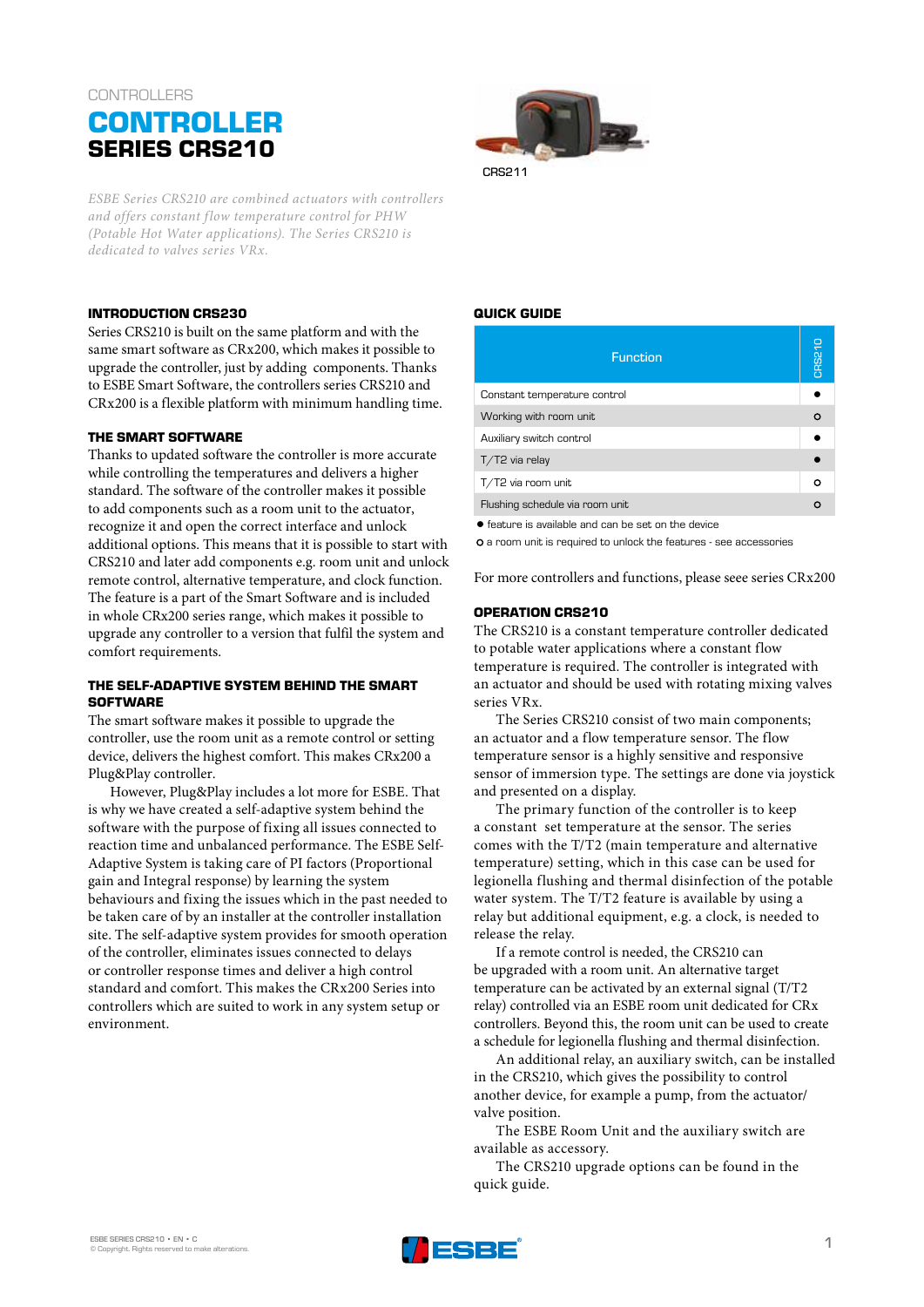# **CONTROLLER SERIES CRS210**

### **INSTALLATION**

Power supply by 230 V AC adapter (complete with transformer, cable and plug).

Flow temperature sensor comes with 1m cable and mounting set for assembling the flow temperature sensor into the water stream. Flow temperature sensor should be mounted with direct contact to the liquid.

Thanks to the special interface between the controller series CRS210 and the ESBE series VRx, the unit as a whole has a unique stability and precision when regulating.

# **SUITABLE MIXING VALVES**





# **ADAPTOR KITS**

Required adaptor kits for easy fitting onto an ESBE rotary mixing valve series VRx is supplied with each controller. Adaptor kits can also be ordered separately. Art. No.

16000500 \_\_\_\_\_\_\_\_\_ ESBE valve series VRG, VRH, VRB, G, MG, F, BIV, T, TM, H, HG

Adaptor kits for other mixing valves are available as follows: Art. No.

| 16000600 | Meibes                |
|----------|-----------------------|
| 16000700 | Watts                 |
| 16000800 | Honeywell Corona      |
| 16000900 | Lovato                |
| 16001000 | <b>PAW</b>            |
| 16001100 | Wita Minimix, Maximix |

## **OPTIONAL EQUIPMENT**

| Art. No. |                                                          |
|----------|----------------------------------------------------------|
|          |                                                          |
|          | 17052000 ________________ CRS911 Flow temperature sensor |
|          | 17055300 __ CRB912 Room unit for cable communication,    |
|          | without communication cable                              |
|          | 17055500 CRB913 Room unit, wireless                      |
|          | 17055700 CRB914 Communication cable, 20m                 |
|          | 17056400 CRB916 Communication radio modul, wireless      |
|          |                                                          |
|          |                                                          |

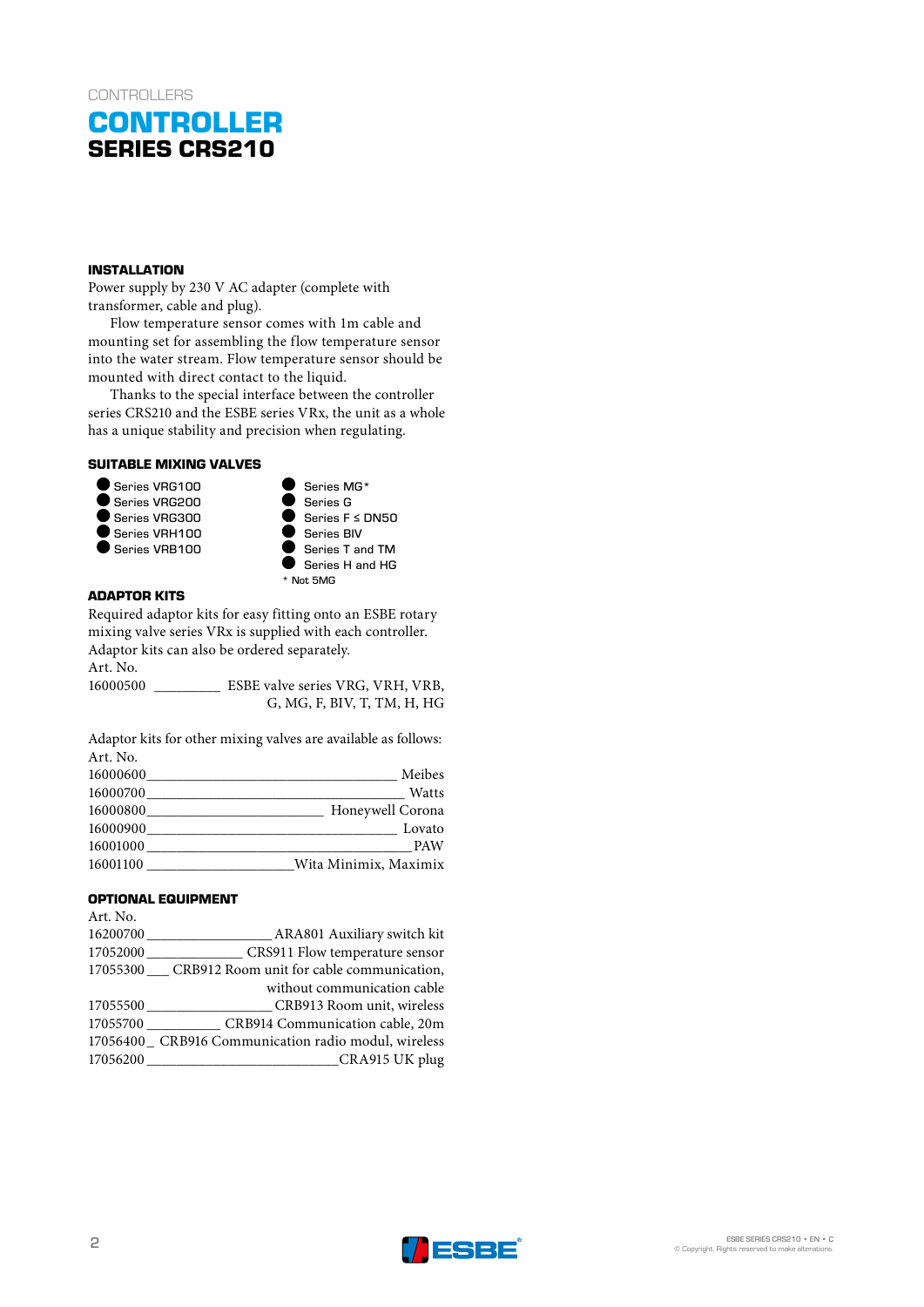







Mounting set

#### **SERIES CRS210**

| Art. No. | Reference <b>\</b> | Voltage<br><b>TVAC1</b> | <b>lemp.</b><br>range | Toraue<br><b>INml</b> | Connection     | <b>Weight</b><br>[kg] | Note <sup>1</sup> | <b>Replaces</b> |
|----------|--------------------|-------------------------|-----------------------|-----------------------|----------------|-----------------------|-------------------|-----------------|
| 12727100 | CRS211             | 230                     | $5 - 95^{\circ}$ C    | ь                     | $R\frac{1}{2}$ | 0.                    |                   | 12723100        |

#### **TECHNICAL DATA**

| max. +50°C                                                                            |
|---------------------------------------------------------------------------------------|
| min. -5°C                                                                             |
| <b>NTC</b>                                                                            |
| Temperature range:                                                                    |
| Flow temperature sensor $(S1, S2)$ : $+5$ to $+95^{\circ}$ C                          |
| $-50$ to $+70^{\circ}$ C<br>Outdoor sensor: ________________________                  |
| Enclosure rating, Actuator unit: <u>container and container and container</u><br>IP41 |
| - 11                                                                                  |
| Power supply, Actuator unit: ___________ 230 ± 10% V AC, 50 Hz                        |
| <b>10 VA</b>                                                                          |
| 6 Nm                                                                                  |
|                                                                                       |
| ErP Temperature control class: Manual Manual M/A                                      |
| N/A                                                                                   |
| Connection, mounting set: ___ External thread (R), EN 10226-1                         |

## **Material** Flow temperature sensor: \_\_\_\_\_\_\_\_\_\_\_\_\_\_\_\_\_\_\_Stainless steel Mounting set flow temperature sensor: \_\_\_\_\_\_\_\_\_\_\_\_\_\_ Dezincification resistant brass DZR\* \* Suitable for drinking water applications UK<br>CA  $\bigcirc$ LVD 2014/35/EU EMC 2014/30/EU RoHS3 2015/863/EU

# **WIRING**

Please see the Installation Instruction

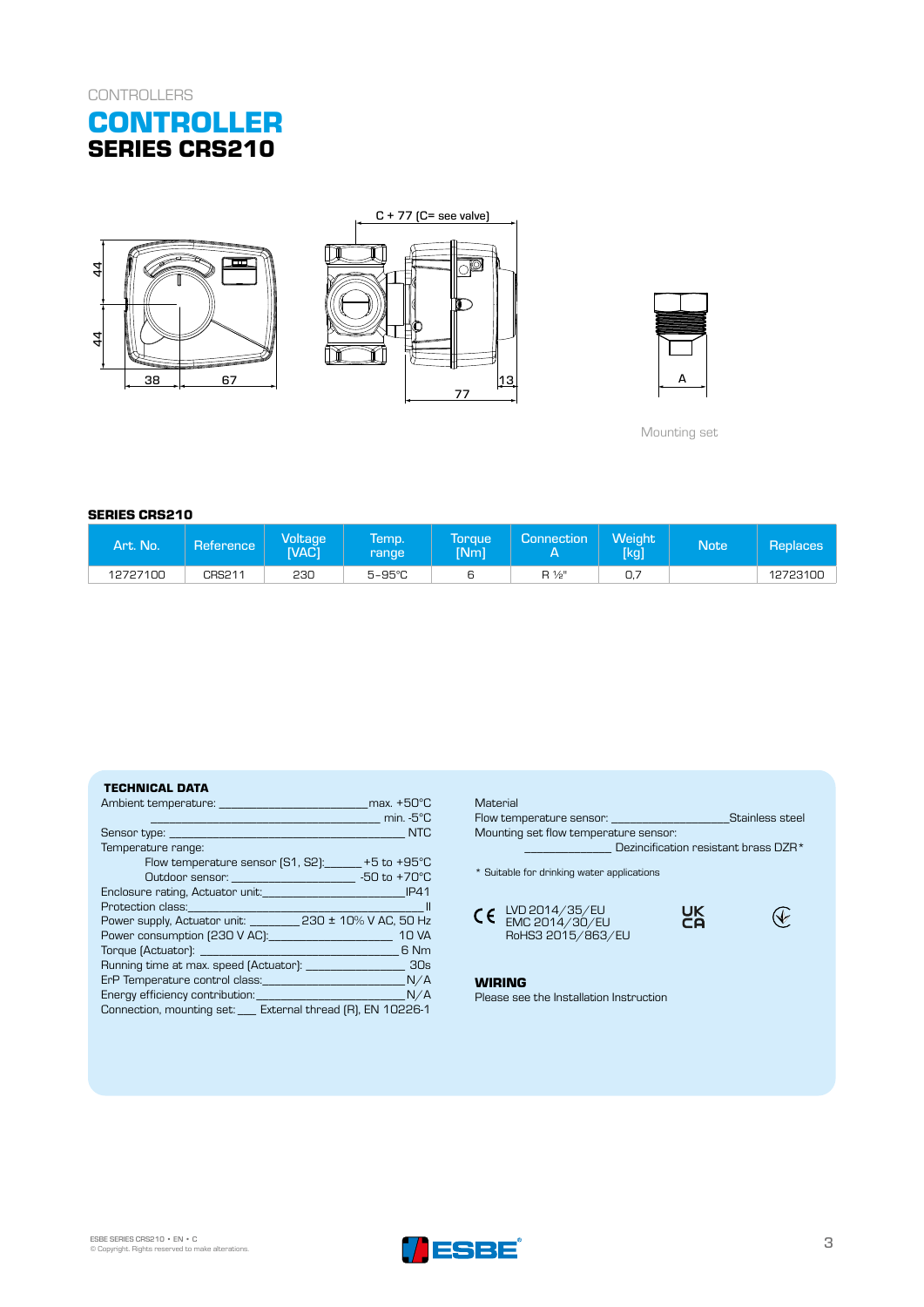# **CONTROLLER SERIES CRS210**

#### **INSTALLATION EXAMPLES**



#### **CRS210 with additional accessory, CRB912 room unit as a remote control**

This application shows how to control the potable water temperature.

The Controller CRS210 is controlling the temperature of the potable water and will keep it constantly at the desired set level. The controller can work in systems with circulation.

In case of Legionella flushing, an alternative temperature can be released on CRS210 via relay. This can also be done via CRB912 Room unit (accessory), which has a clock function. The clock allows to plan for regular legionella flushing, e.g. every Sunday at 00:00 for 30min with T2 = 80 $^{\circ}$ C: normal mode T = 50 $^{\circ}$ C.

\* Cable or wireless connection depending on requirements.



#### **CRS210 with additional accessory, CRB912 room unit as a remote control**

This application shows how to control the potable water temperature.

The CRS210 is controlling the temperature of the potable water water and keeps it constantly on the desired set level. The controller can work in systems where no circulation of potable water is provided.

In case of Legionella flushing, an alternative temperature can be released on CRS210 via relay. This can also be done via CRB912 Room unit (accessory), which has a clock function. The clock allows to plan for regular legionella flushing, e.g. every Sunday at 00:00 for 30min with  $T2 =$ 80 $^{\circ}$ C; normal mode T = 50 $^{\circ}$ C.

\* Cable or wireless connection depending on requirements.

*The shown applications are only examples of product use! Before using the product in any application, the regional and national regulations need to be checked.*